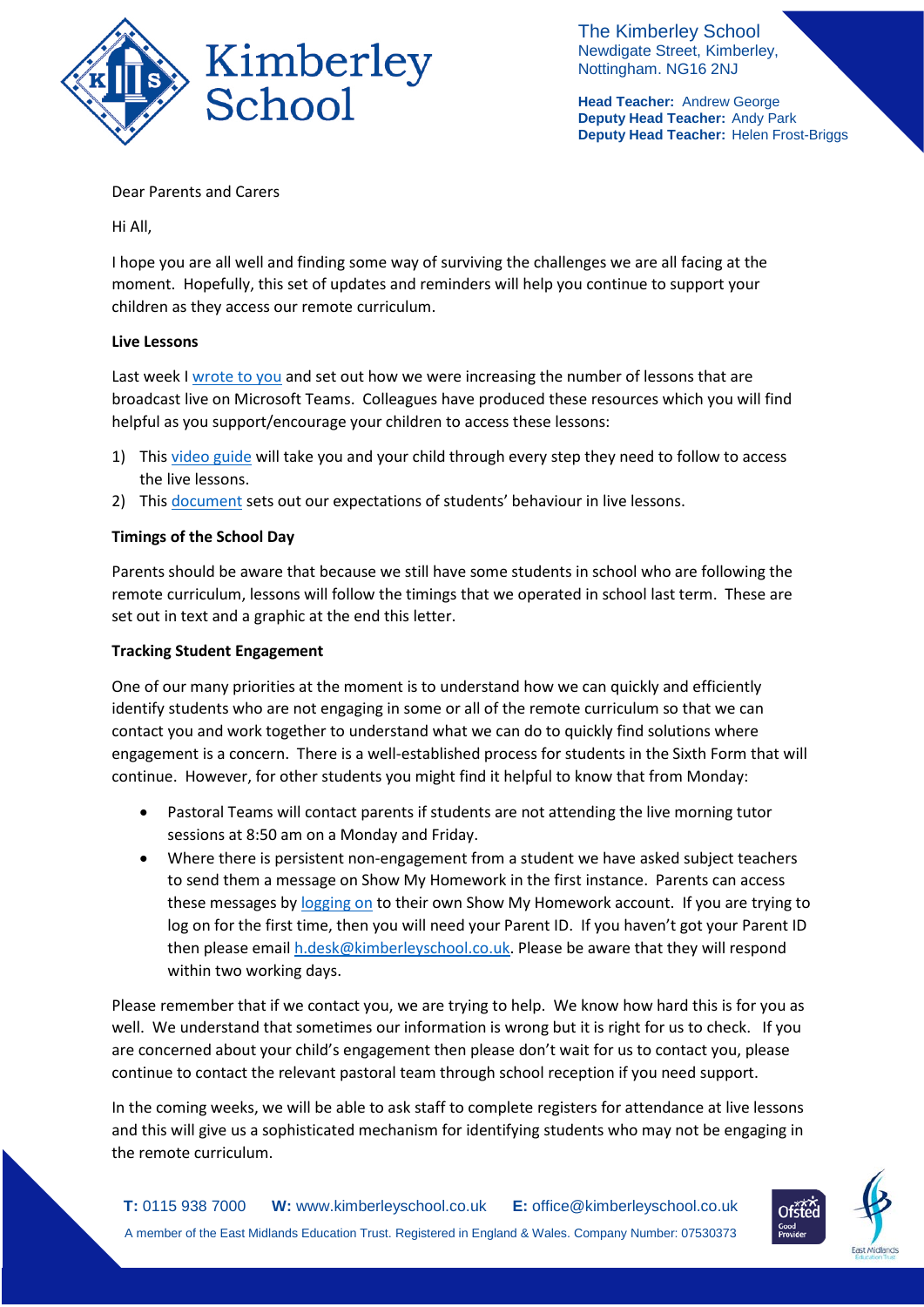#### **Year 8 Exam Week**

This was scheduled to run during week beginning Feb 1<sup>st</sup>. As these exams cannot now run, subject teams will work to ensure that teachers are able to undertake ongoing assessment of students' progress through the tasks that they are set in the remote curriculum. We will then use this information from teachers to share a progress report with parents in advance of the parents' evening which will be shared with parents before the Easter holiday. Parents' will be able to meet teachers in the online parents' evening which will take place immediately following the Easter holiday.

# **Year 11 Parents' Evening**

This will go ahead on-line as planned on the 27<sup>th</sup> January. Details on how to make appointments will be shared with parents in the next few days. This will be a good opportunity for you to understand: how your son/daughter performed in the mock exams last term; how successfully they are engaging with the remote curriculum; and what the next steps are in each subject area.

# **Year 11 and 13 Grading Process**

You may have some stories in the press this week speculating about what the process for awarding grades will be. At this stage, the Ofqual consultation has not been published and so I would urge everyone to wait until we see the first details of what is planned. I am worried that speculating about things that may or may not actually happen will be unhelpful to the students in these years and I would repeat these two key messages to Year 11 and Year 13 students.

- Understanding what the process for awarding grades will be is our problem not theirs. When we know what is happening we will work to put a place a process that is fair for all students. This is for us to worry about, not them.
- It is crucial that all students in Years 11 and 13 continue to commit themselves to their work in the same way that they would have done if summer exams were going ahead.

There is one aspect of the speculation that I do think we all need to be mindful of. There does seem to be agreement between Ofqual and the Department for Education on this point that is set out in the communication between the Secretary of State and the Chair of Ofqual:

*"Given the disruption children and young people have faced, it is vital we maximise the remaining opportunity for them to be taught for as long as possible, so they have every opportunity to catch up. This will enable them to successfully progress, be that onto further or higher education or employment. It is my view that a teacher's final judgement on a student's grade ought to be as late as possible in the academic year to maximise remaining teaching time and ensure students are motivated to remain engaged in education."*

Traditionally, exams finish before the end of term and I know that many families plan holidays for older students in the time between exams finishing and schools closing towards the end of July. Whilst there are no details on this I would suggest that parents are mindful of the possibility that students in Years 11 and 13 may be expected to attend school until later in the summer term than they would normally do so. I cannot be certain that this will be the case but I think it is reasonable that I raise this possibility with you now.